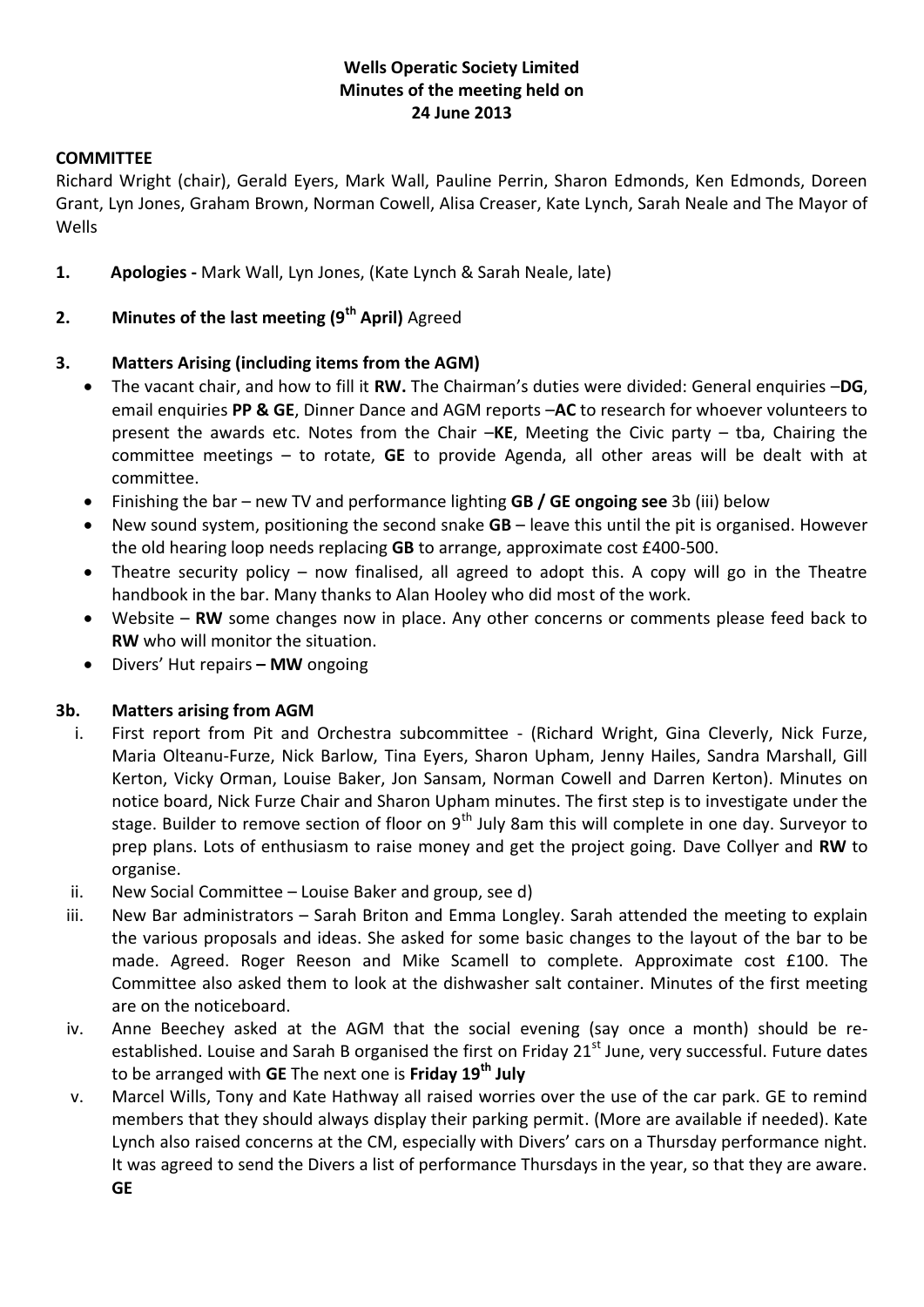### **4. Correspondence**

Only those relating to the Spring Show, see 9 below

# **5. Treasurer's Report – PP**

- PP proposed that we move the accounting year to finish on 31<sup>st</sup> December. This was agreed. The AGM will need to take place within 4 months of this date – i.e. by the end of April. GE to look at dates.
- Anything Goes income £8143, Profit £989 (target met)
- Beauty and the Beast final costs still coming in
- Membership Ordinary and Patron membership numbers are now lower than in previous years. There has been a concern that some people attending the Social Evening were not members. **GE** to print list of members from the website. **GE** and **PP** to encourage membership subs to be paid

# **6. Membership**

• New members -

Emma Longley – Ordinary membership - agreed Helen Proudman – Ordinary membership – agreed Lauren Best – Associate membership – agreed Steve Baxter – Ordinary membership – agreed Michael Smith – Ordinary membership - agreed

- Discussion around membership. It was agreed we should find out more about the interests and skills of those wishing to be members. **SE** will look at amending the Membership Application Form. It was agreed to remove the Gift Aid section (it is unnecessary as any future applications will require an up to date signature).
- Civic night feedback this went well, with all positive comments.
- Dinner Dance feedback good, some concerns over the quality of the food. Louise Baker to be asked to look at options for next year. **GE** to contact.

# **7. Publicity**

KE has some concerns over the efficiency of the sign writers. He will investigate alternatives.

# **8. Theatre Renovations**

- Long term plans for renovation, repair and maintenance **MW & GE ongoing**
- Orchestra Pit sub-group report see 3b (i) above.
- Bar changes as 3b (iii) above

# **9. Production/Trifold/Hire**

Correspondence has been received from several people regarding the direction of our shows -

- Brian Epps has offered to direct *'Spend Spend Spend'* for us. He is heavily involved with Glastonbury & Street MCS with lots of experience elsewhere in the county. He can do October 2014 or anytime 2015. He charges £1250 inclusive of expenses, and his style would be to take all rehearsals.
- Bobby Bass also wants to direct a musical.
- Lois Harbinson wants to direct Sondheim's 'Into The Woods' in Spring 2014
- Ross Johnson (Theatresaurus) has also replied. She is highly experienced, but April is not a good month. Please consider her in the future.

GE suggested that the rehearsal time leading up to the Spring Show was very intense, generally productions were very congested and members were struggling with their commitment; casting was difficult and back stage crews sometimes difficult to assemble. Maybe we should look at a slight change to the shape of our year. This would also help the financial changes suggested in 5 above, agreed. **GE** will produce a draft calendar for 2014 looking at spreading our productions more evenly.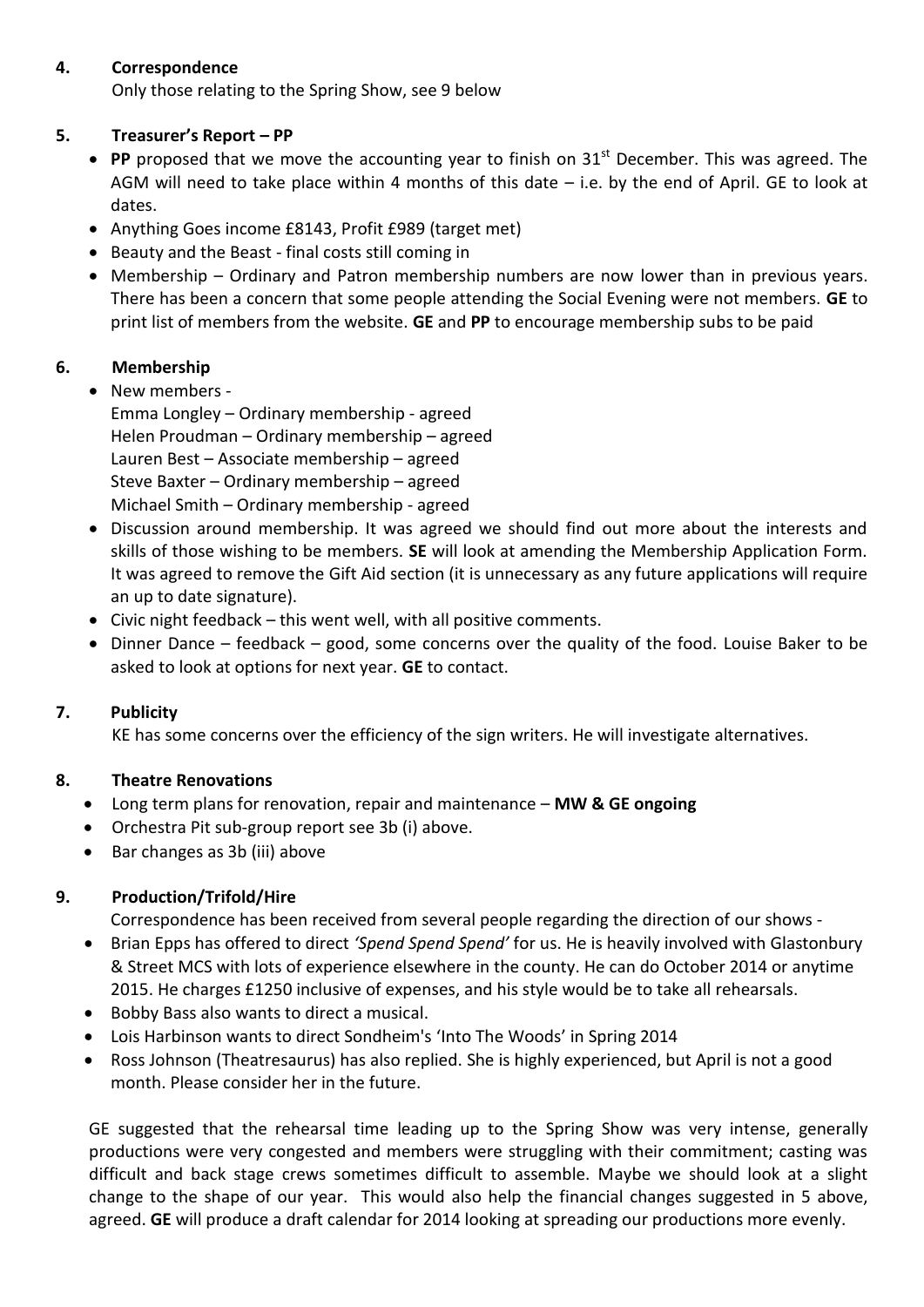- It was agreed to ask Lois to direct *'Into the Woods'* in May or even June 2014.
- RW will contact Brian Epps and ask him to come to the next meeting and present 'Spend Spend Spend'.
- Anything Goes and Beauty & The Beast were seen as successful shows for the Theatre. Congratulations and many thanks to all those involved.

### **Productions planned**

- **July 3 – 6 2013 –** *Mort* by Terry Pratchett **KE** Directing, Producer **Vicky Orman,** Stage Manager **Charlie Watkins,** Costumes – **Sarah Briton,** Lighting – **Pete Ross,** Sound – **Adrian Mitchell,** Props – **Lesley Ricketts.** Budget – Agreed, Ticket Price £9 and £7,
- **July 26 and 27 2013 –** *Endgame* Director **Maria Olteanu-Furze**, Producer **DG**, Set Design **Catherine Tucker**.
- **September 11 – 14 2013**  *Pajama Game* **AH** Directing, **Sheila Ross –** MD, **Carol Applegate –** Choreography, Lighting – **GB**, Sound - **PR**, Stage Manager – **Chris Spray**, Budget – agreed, Ticket price - £12 & £9, Rehearsal schedule - agreed
- **October 23 – 26 2013** *Rumours* by Neil Simon **DG** Director**, MW –** Set Design, Stage Manager **Georgia Wall**, Lighting & Sound – **Bill Hayward**, Props – Sophie and Emma Longley, Budget tba, and read on  $9^{th}$  July. Ticket price – tba. Reh schedule - done
- **December 14 – 21 2013** *Goldilocks and the Three Bears* **–** Director **SE,** MD **Nick Barlow,**  Producer – **Vicky Orman,** SM – **Charlie Watkins,** Costume – **Sarah Briton**, Adult Choreographer – joint / group, Childrens' choreographer – **Ella Upham**, Lighting - **GB**, Sound - **PR**, Prompt - **FB**, Props – **Lesley Ricketts**, Budget – TBA, Ticket price – TBA, Rehearsal schedule - TBA
- **May 19 - 24 2014 –** *Into the Woods* Director **Lois Harbinson** Producer –?**, MD – Sheila Ross,**  Stage Manager – **?,** Costumes – **?,** Lighting – **?,** Sound – **?,** Props – **?** Budget – tba, Ticket Price tba,
- September / October 2014
- December 2014 Pantomime
- March  $2015 a$  play
- May/ June 2015 Musical?
- Spring 2016 **Ken Edmonds** has suggested that we consider 'Kiss Me Kate' as this is the 400<sup>th</sup> year after Shakespeare's death. Other Shakespeare productions might also be considered for this year. **Ongoing.**

### **10. Training - ntr**

### **11. Show Reviews**

**Habeas Corpus** – Street Theatre – using a fairly bare stage it was 'alright' but nothing really special, not sure. DG and KE

**Outside Edge** – Ditcheat, very good, enjoyable DG

**Top Hat** in the Aldwych theatre, London. Real fun. excellent show, GB

**Proof** – Theatre Royal Bath, By David Auburn. Excellent. Story of a mathematical genius and his daughter's struggle to understand his mental demise. GE

**A Man of No Importance** at Salisbury playhouse – Ok but slow, a musical based on a theatre group putting on Oscar Wilde's Salome. 1960's Dublin. Resulted in a reflection on the RC church and its views on premarriage sex and homosexuality. GE

**Sleeping Beauty**, Bristol Hippodrome. Matthew Bourne's interpretation, excellent, funny, creative and wonderful, you forget how beautiful the human body can be. Great! GE

**Our House,** Exmouth Pavilion – totally excellent. Amateur production that was fun from beginning to end. Something we could do. GE